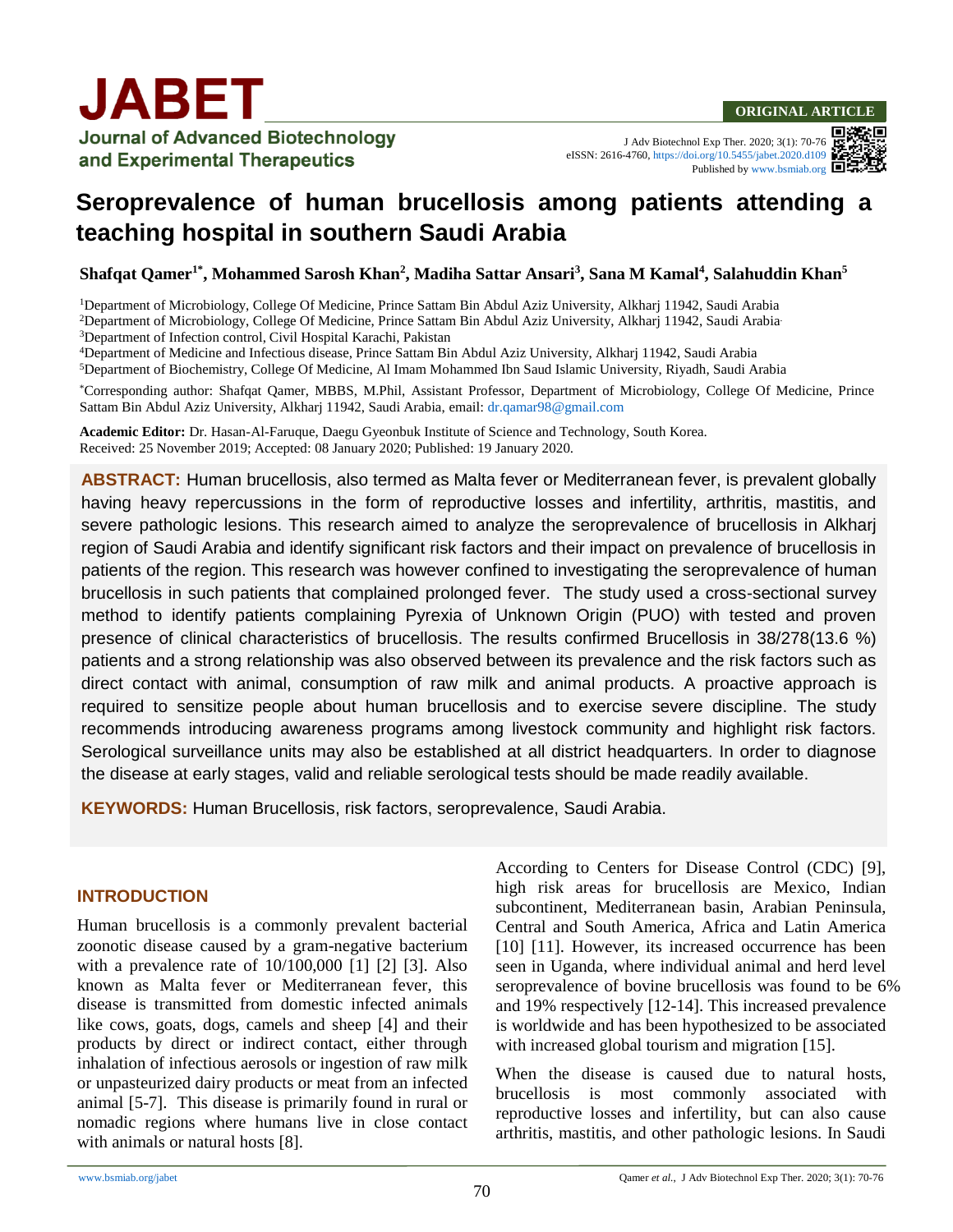Arabia, its annual occurrence was estimated to 12.5/100,000 population [16]. All species that can act as natural hosts for this disease are pathogenic to humans; e.g *Brucella abortus*, *Brucella mellitensis*, *Brucella suis* and *Brucella canis* species. Of all these, *Brucella mellitensis* worldwide has caused severe illness while *Brucella abortus* is least invasive and causes mild illness [17]. Clinical manifestations are often nonspecific and at times misleading like fever, night sweat, anorexia, asthenia, low back pain etc, and can be mistaken for other diseases like tuberculosis, malaria, rheumatic fever, leishmanioasis and malignancy [18].

Brucellosis can be best diagnosed by isolating patients and examining the type of bacterium that caused the disease. The isolation of Brucella especially requires high security laboratory facilities (e.g. biological containment level 3), highly trained laboratory staff and sufficient turnaround time for investigations. However, at few placed brucellosis is also diagnosed by detecting a high level of antibody in serum or another body fluid. Tests have been conducted invariably but no single test provides accurate and correct results. Hence, it is recommended to conduct the serological diagnosis by testing sera in more than one test [19].

The diagnosis of brucellosis also requires laboratory confirmation involving a combination of methods namely blood culture for *Brucellae* isolation cases; serological tests like Rose Bengal Plate Agglutination Test (RBPT), standard tube agglutination test (STAT), Enzyme Linked Immuno-Sorbent Assay (ELISA) and fluorescence polarization assay (FPA) among others have been applied in human brucellosis diagnosis. Nevertheless, STAT has limitations making ELISA to be most acceptable for diagnosing human brucellosis. ELISA to be more sensitive than STAT in detecting brucellosis in both acute and chronic cases while sensitivity and specificity of ELISA was reported to be 71.3% and 100% respectively [3].

Brucellosis is also considered as the most economically significant diseases, affecting livestock population in developing countries [1]. The disease is responsible for enormous economic losses in affected animals in the form of abortions, infertility and premature birth, reduced reproduction and drop in milk production. It also represents a great public health problem in endemic areas. In Brazil, the disease has estimated a loss of approximately 450 m USD [1]. Alkharj is a high livestock density region where stocking, breeding and communal grazing is common and becomes major risk factor of Brucellosis. In spite of industrial development and penetration of automation in livestock merchandise like meat, poultry and milk products, Alkharj is still indulged in promotion of livestock rearing and

restocking. Till date, to the best of our knowledge, no empirical study has been carried out for this region.

Hence, keeping in mind the increased prevalence and relatively inadequate data regarding this important issue, the study was proposed with following objectives: a) to study the seroprevalence of brucellosis amongst the dwellers of Alkharj, the central region of KSA and b) to identify significant risk factors and their impact on prevalence of brucellosis in patients of Alkharj region.

This research was confined to investigating the seroprevalence of human brucellosis in such patients that complained prolonged fever.

## **MATERIALS AND METHODS**

### **Study design and population**

For this cross sectional study, such patients were sampled that complained continually of backache, muscular stiffness, fatigue, fever, headache, joint pain, and loss of appetite, which are common symptoms of brucellosis. Suspects were identified and tested through IgG and IgM electro chemiluminescence (ECL) Cobas method at laboratory of a Teaching Hospital in Alkharj, Saudi Arabia from  $1<sup>st</sup>$  August 2018 to 30<sup>th</sup> March 2019. After the test, a total of 278 patients of both sexes were identified and sampled for this study. Patients below 15 years and above 73 years were excluded from the study. The sample size was consistent with the recommendations made for such cross sectional surveys to be 5% desired precision and 95% confidence interval [20-21].

## **Data collection**

A form was used to collect the personal details such as age, education, residence of participants, and was also used to gather information regarding risk exposure to domestic animals, consumption of raw milk, pregnancy status and like.

#### **Serological examination**

5 ml of whole blood was obtained from each participant. For each sample, Serum Agglutination method, IgG and IgM electrochemiluminescence (ECL) were performed. A commercial automated cobas e411 (Roche Diagnostic GmbH, Mannheim, Germany) ECL, which was procured from IBL, Germany, was used to analyze the sera for brucellosis species, IgG and IgM antibodies. A positive IgG and a negative IgM were interpreted as a latent infection whereas a positive IgG and a positive IgM were taken as probability of a recent or acute infection.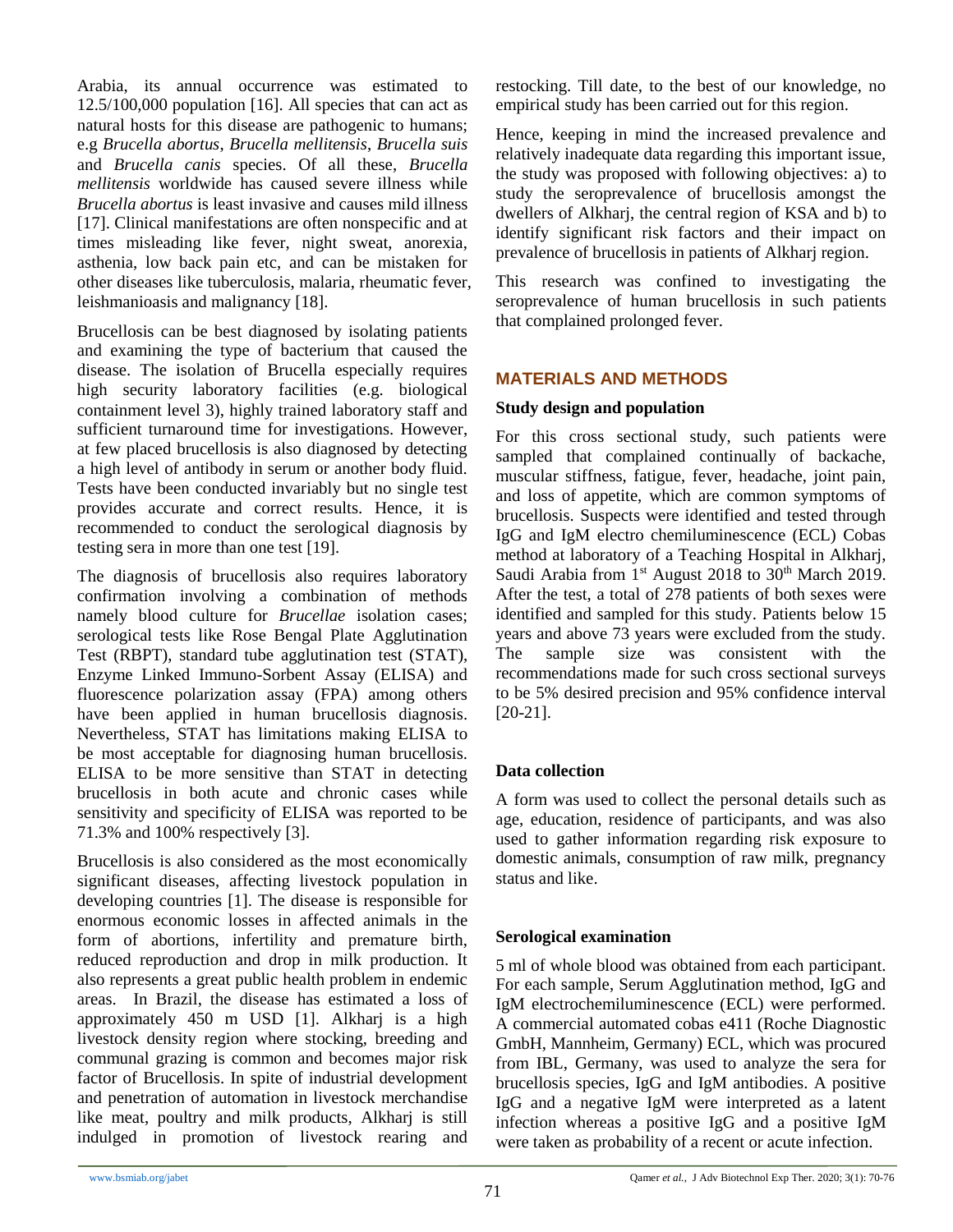### **Statistical analysis**

The data collection for the enrolled subjects was standardized through the use of similar methodology. Protocol and procedure were used for administering a standard questionnaire. Once data was collected, it was entered into SPSS statistical software, version 24 (IBM, Chicago, Ill, USA) for analysis. Each of these datasets was first categorized in variables and then each proportion was summarized and analyzed using the Pearson's Chi-square test in order to examine the difference among variables. The mean and standard deviation  $(\pm)$  was determined in the continuous variables. Also the Univariate analysis and multivariate logistic regression models were employed to identify risk factors associated with infections.

The risk factors to be seen were like direct contact with animal, consumption of milk and animal product, knowledge of brucellosis and so on as stated in Table 1.

**Table 1.** Risk factors of seroprevalence

| <b>Risk factor</b>            | <b>Response</b> | (n) | $\%$  |
|-------------------------------|-----------------|-----|-------|
| Direct Contact With           | Yes             | 166 | 54.2% |
| Animal                        | No              | 112 | 36.6% |
| Consumption<br>Of             | Yes             | 116 | 37.9% |
| Milk And<br>animal<br>Product | Nο              | 162 | 52.9% |
| Knowledge<br>Of               | Yes             | 68  | 22.2% |
| brucellosis                   | No              | 210 | 68.6% |

The findings in Table 1 reveal that in the case of direct contact with animal, 166 patients (54.2%) were positive and 112 (36.6 %) were negative. Consumption of milk and milk product were positive in 116 (37.9%) patients and 162 (52.9%) were negative; and knowledge of brucellosis was positive in 68 (22.2%) patients and negative in 210(68.6%).

## **Ethical considerations**

The present study and all experimental procedures were approved and performed according to the guidelines of the Ethical Committee, Prince Sattam bin Abdulaziz university, Saudi Arabia. The study was formally approved by the Ethics committee of College of Medicine, Prince Sattam Bin Abdulaziz University, The protocol and all processes were carried out in accordance with Good Clinical Practice guidelines as set by the ethical norms cited in the Declaration of Helsinki. All patients submitted a written informed consent before enrollment and before the commencement of any study related procedure. The study was formally approved by the ethics committee of College of Medicine, Prince Sattam Bin Abdulaziz University vide No PSAU/CO/RC/IRB/P/ 159.

## **RESULTS**

#### **Sampling**

The study was continued for 9 months from  $1<sup>st</sup>$  August  $2018$  to  $30<sup>th</sup>$  March 2019, administering the test with the help of 278 blood samples obtained from patients showing signs of brucellosis and were required to be tested. Table 2 illustrates that out of the 278 samples collected during the study period, IgG (32) 10.5%and IgM (6) 2.0% were positive. This is illustrative of the prevalence of the disease in the region despite all precautions and government measures taken.

**Table 2.** IgG and IgM prevalence

| <b>Period</b>                      | <b>Brucellosis</b> | <b>Status</b> | (n)  | $($ %) |
|------------------------------------|--------------------|---------------|------|--------|
| 1 <sup>st</sup><br>August          | IgG                | Positive      | 32   | 10.5%  |
| 2018 to $30^{th}$<br>March<br>2019 | IgM                | Negative      | 246  | 80.4%  |
|                                    |                    | Positive      | 6    | 2.0%   |
|                                    |                    | Negative      | 2.72 | 88.9%  |

## **Demographic information**

Table 3 illustrates the demographic information of the sampled respondents. Findings reveal that out of total sampled patients found positive,  $(n=278)$ , the brucellosis IgG seropositive patients cases ranged between 15 and 73 years of age, having a mean age of 29.1 years. The standard deviation resulted in  $\pm$  18.32 years. Out of the total sample  $(n=278)$ , 187 $(61.1\%)$  were male and 91(29.7%) were female, with the male to female ratio of 3.4:1. Of this sample 216 (70.6%) were Saudi Nationals and 62(20.3%) were Non-Saudis.

**Table 3.** Demographic information of the Sample respondents

| <b>Item</b> |    | <b>Variable</b> | <b>Number</b><br>(278) | $%$ age |
|-------------|----|-----------------|------------------------|---------|
| Gender      |    | Male            | 187                    | 61.1 %  |
|             |    | Female          | 91                     | 29.7%   |
| Age         |    | $0-17$          | 20                     | 6.5%    |
|             |    | 18-40           | 221                    | 72.2%   |
|             |    | 41-60           | 26                     | 8.5%    |
|             |    | 61-70           | 6                      | 2.0%    |
|             |    | >70             | 5                      | 1.6%    |
| Education   |    | None            | 25                     | 8.2%    |
|             |    | Primary         | 131                    | 42.8%   |
|             |    | Secondary       | 122                    | 39.9%   |
| Nationality |    | Saudi           | 216                    | 70.6%   |
|             |    | Non Saudi       | 62                     | 20.3%   |
| Duration    | of | $<$ 10 Years    | 68                     | 22.2%   |
| work        |    | 10 To 20 Years  | 174                    | 56.9%   |
|             |    | $>20$ Years     | 35                     | 11.4%   |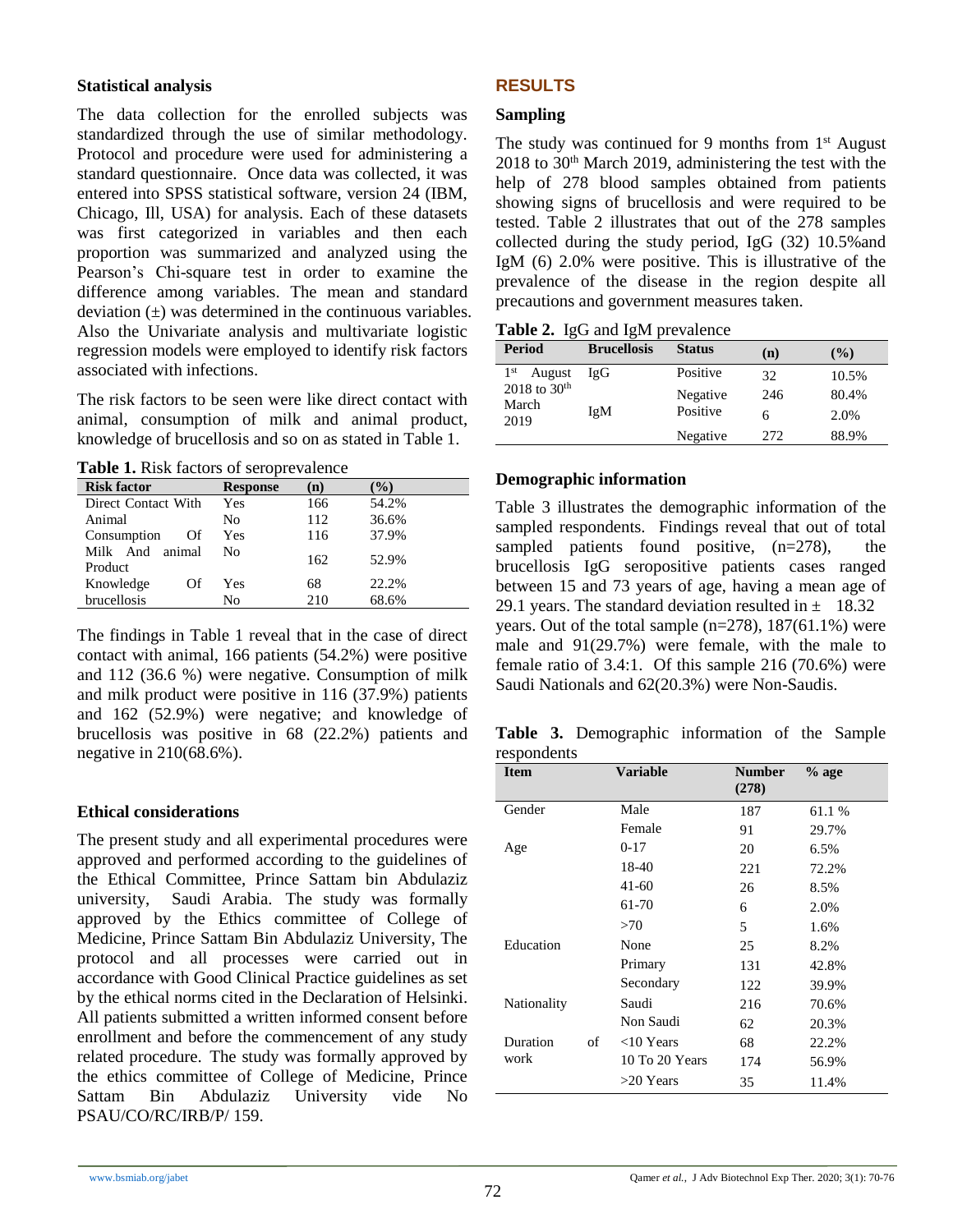Regarding the level of education, 131(42.8%) had primary education while 122(39.9%) had secondary and 25 (8.2%) had none. Regarding duration of work, below 10 years were 68 (22.2%), above 10 years were 174(56.9%) and above 20 years 35 (11.4%).

Additionally, odd ratios (OR) and their confidence interval [95% CI] were also noted as illustrated in Table 4 and Table 5. Factors with the p-value of less than 0.05 on multivariate logistic regression analysis were also considered having a statistically significant association with Brucellosis infection*.*

#### **Regression analysis**

In this study, 38 seropositive samples identified through ECL Cobas. IgM and IgG were found positive for 32(10.5%) and 6 (2.0%) cases, respectively.

|  |  | Table 4. Correlation Distribution on the basis of IgG |  |  |  |
|--|--|-------------------------------------------------------|--|--|--|
|--|--|-------------------------------------------------------|--|--|--|

|                                        |                            | $\ldots$ $\ldots$<br>$IgM +$ | IgM-              | X2    | $P$ value | <b>OR (95% CI)</b>     |
|----------------------------------------|----------------------------|------------------------------|-------------------|-------|-----------|------------------------|
|                                        |                            | $(N = 6)$                    | $(N = 272)$       |       |           |                        |
| Male                                   |                            | 5                            | 182               | 0.719 | 0.396     | $2.47(.28-21.47)$      |
| Female                                 |                            | 1                            | 90                |       |           |                        |
| Education                              |                            |                              |                   |       |           |                        |
| 1.                                     | None                       | $\boldsymbol{0}$             | 25                |       |           |                        |
| 2.                                     | Primary                    | 3                            | 128               | .615  | .735      |                        |
| 3.                                     | Secondary                  | 3                            | 119               |       |           |                        |
| Nationality                            |                            |                              |                   |       |           |                        |
| 1.                                     | Suadi                      | $\overline{4}$               | 212               | .431  | 0.512     | $0.566$ $(.101-3.166)$ |
| 2.                                     | Non Saudi                  | $\overline{c}$               | 60                |       |           |                        |
|                                        | Duration of work           |                              |                   |       |           |                        |
|                                        | 1. $\langle$ 10 Years      | 1                            | 67                | 0.341 | 0.511     |                        |
| 2.                                     | 10 to 20 years             | 5                            | 169               |       |           |                        |
| 3.                                     | $>20$ years                | $\boldsymbol{0}$             | 35                |       |           |                        |
|                                        | Age (mean $\pm S$ D)       | $29.67 \pm 9.688$            | $30.72 \pm 11.64$ |       | 0.827     |                        |
|                                        | Direct contact with animal |                              |                   |       |           |                        |
| Yes                                    |                            | 5                            | 161               | 1.422 | 0.233     | 3.447 (.39-29.90)      |
| <b>No</b>                              |                            | 1                            | 111               |       |           |                        |
| Consumption of milk and animal product |                            |                              |                   |       |           |                        |
| Yes                                    |                            | 5                            | 111               | 4.366 | 0.037     | 7.252(0.836-62.923)    |
| No                                     |                            | 1                            | 161               |       |           |                        |
| Knowledge of toxoplasma                |                            |                              |                   |       |           |                        |
| Yes                                    |                            | $\overline{c}$               | 66                | 0.261 | 0.609     | 1.561 (.2798.714)      |
| No                                     |                            | 4                            | 206               |       |           |                        |

#### **Risk factors**

The findings justified our purpose to study the impact of risk factors involved in the spread of the brucellosis disease The investigation of the positive cases in both categories, IgG and IgM reveal that patient in the age group (18-40), having work duration (10 to 20 years), and gender (more male than female) were mainly infected. Another important observation was that all these patients consumed raw milk and milk products. Moreover, Saudi Arabia being a warm and dry country, no significant seasonal variation was observed.

#### **DISCUSSION**

The medical gazette of Saudi Arabia reports 8000+ cases annually of Brucellosis. This disease is also listed as one of those zoonotic diseases that humans have neglected (WHO), for which reason it has engrossed several regions globally and has caused extensively acute febrile illness in the Middle East regions too. The overall prevalence of human brucellosis in Alkharj has also been recorded as 13.6%, similar to the rates reported in other part of country.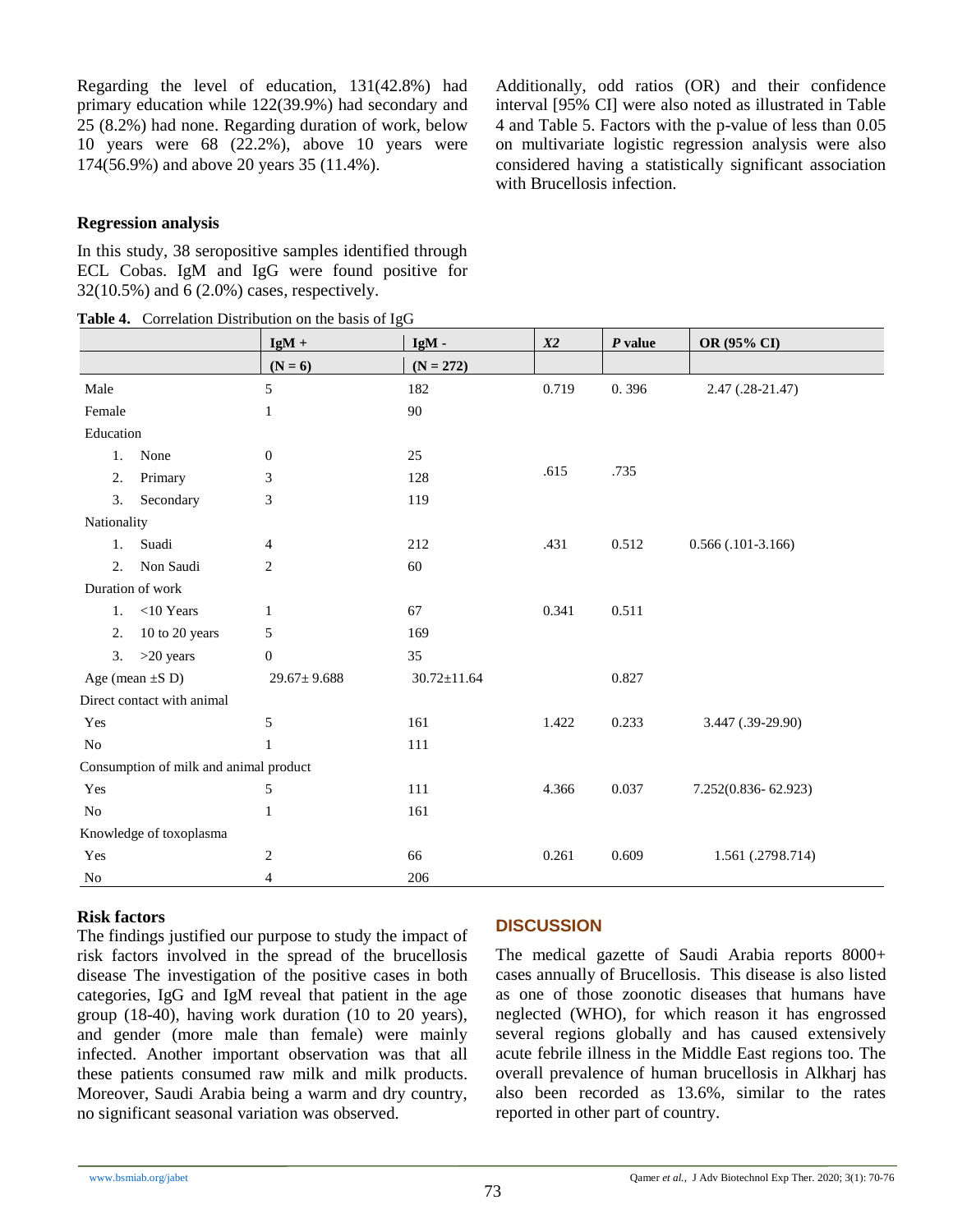|                      |                                        | $IgM +$           | $IgM -$           | X2    | $P$ value | OR (95% CI)            |
|----------------------|----------------------------------------|-------------------|-------------------|-------|-----------|------------------------|
|                      |                                        | $(N = 6)$         | $(N = 272)$       |       |           |                        |
| Male                 |                                        | 5                 | 182               | 0.719 | 0.396     | 2.47 (.28-21.47)       |
| Female               |                                        | $\mathbf{1}$      | 90                |       |           |                        |
| Education            |                                        |                   |                   |       |           |                        |
| 4.                   | None                                   | $\mathbf{0}$      | 25                |       |           |                        |
| 5.                   | Primary                                | 3                 | 128               | .615  | .735      |                        |
| 6.                   | Secondary                              | 3                 | 119               |       |           |                        |
| Nationality          |                                        |                   |                   |       |           |                        |
| 3.                   | Suadi                                  | 4                 | 212               | .431  | 0.512     | $0.566$ $(.101-3.166)$ |
| 4.                   | Non Saudi                              | $\overline{c}$    | 60                |       |           |                        |
| Duration of work     |                                        |                   |                   |       |           |                        |
| 4.                   | $<$ 10 Years                           | $\mathbf{1}$      | 67                | 0.341 | 0.511     |                        |
| 5.                   | 10 to 20 years                         | 5                 | 169               |       |           |                        |
| 6.                   | $>20$ years                            | $\mathbf{0}$      | 35                |       |           |                        |
| Age (mean $\pm$ S D) |                                        | $29.67 \pm 9.688$ | $30.72 \pm 11.64$ |       | 0.827     |                        |
|                      | Direct contact with animal             |                   |                   |       |           |                        |
| Yes                  |                                        | 5                 | 161               | 1.422 | 0.233     | 3.447 (.39-29.90)      |
| No                   |                                        | $\mathbf{1}$      | 111               |       |           |                        |
|                      | Consumption of milk and animal product |                   |                   |       |           |                        |
| Yes                  |                                        | 5                 | 111               | 4.366 | 0.037     | 7.252(0.836-62.923)    |
| No                   |                                        | $\mathbf{1}$      | 161               |       |           |                        |
|                      | Knowledge of toxoplasma                |                   |                   |       |           |                        |
| Yes                  |                                        | $\overline{c}$    | 66                | 0.261 | 0.609     | 1.561 (.279 8.714)     |
| No                   |                                        | $\overline{4}$    | 206               |       |           |                        |

**Table 5.** Correlation Distribution on the basis of IgM

The prevalence of this disease had been in Saudi Arabia since decades; however it has increased recently. For instance, the Southwestern region reported prevalence rate of 16% with the southern region alone having 19% [22-23]; the central region reported  $48.5\%$  [24-25] and the least seroprevalence was 2.6% in the North Western region [25]. Similar results were found in several other studies that analyzed the seroprevalence of human brucellosis in regions of Saudi Arabia. [24, 26-27] with national average calculated as 15% [26].There is seroprevalence seen in neighboring countries too; for instance, 11.4% in Sudan [28], 6.26 % in Egypt [29], and 6.2% in Yemen [30].

A recent study reported a slight reduction in the occurrence of human brucellosis [31]. This improvement has been accredited to the high level efforts made by public health ministry educating awareness about measures such as milk pasteurization, and livestock immunization [32]. A major drawback to curtail this disease is the non-availability of a vaccine that could prevent human brucellosis. However, the public health ministry was doing a commendable job in Saudi Arabia to adopt and implement such disease control policies with the help of health staffs to conduct educational awareness program for the local community. In Alkharj too, educational and awareness program about human brucellosis and its risk factors are given priority as community service for the target population of local public and university students.

It is a proven fact that brucellosis cannot be diagnosed only with the help of clinical symptoms and lab testing is a mandatory requirement through serological methods [1, 3]. In this study, therefore, serological tests such as IgM and IgG were performed on each sample. IgM detected 96.8% of cases followed by IgG in 86.9% (Table 4 and Table 5). The IgG and IgM were detected through ECL Cobas method which is more specific and sensitive than ELISA method. However, studies have prioritized the detection of IgG antibodies more than IgM antibodies in order to diagnose brucellosis [33] and obtain the current level of sensitivity and specificity. For instance, wherever there was suspicion about brucellosis, both IgG and IgM tests were carried out. A study found out the IgG and IgM sensitivities of Brucella bacterium as 91% and 100% respectively with 100% specificity in both cases [34].

The data of all these studies (35, 22] reveal that seroprevalence of brucellosis was found more (<75%) in male than the female population which may be because in the Saudi regions the male are more exposed to the risk factors such as direct contact with animals, meat,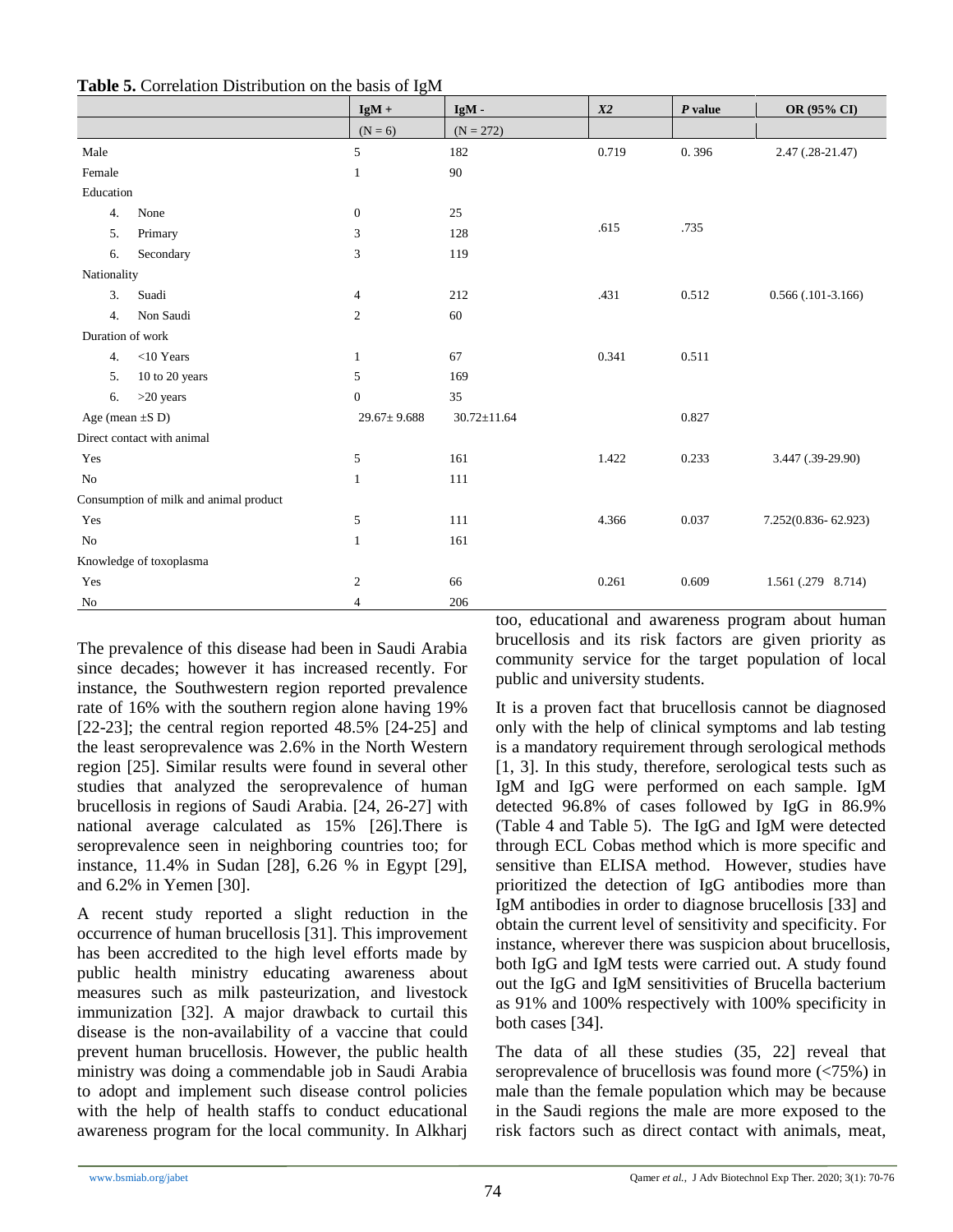and milk products. These studies also reveal that 70.6% of the infected population, with (72.2%) in the 18-40 years age group, were the Saudi natives. Again this kind of seroprevalence was attributed to the fact that the infected group has to remain more in contact with animals for the purpose of cattle breeding, farming, butchering etc. the consumption of raw milk and other dairy products was found to be the next significant cause of this seroprevalence, according to these studies.

These facts and statistics are similar to our findings of the current study, where all these factors such as contact with animals and consumption of raw milk were identified as the major risk factors  $(p<0.001)$  for human brucellosis. Also these findings are consistent with that of other studies [26, 29, 36].

Likewise, our study found out that duration of work period (10 to 20 years) proves a major factor as 82.6% of people in this work duration were found to be infected. We did not find any seasonal variation in our study which is also consistent with similar findings in other regions of Saudi Arabia [3, 22]. Taking the larger view of this factor, no seasonal influence is generally found as cause of triggering the incidence of brucellosisis in tropical and subtropical areas. The reason could be because animal breeding happens throughout the year in these regions [1, 3]. A major variation in our study, however, was seen in children and adolescents (<19 years) who were found to be less affected by this disease.

## **CONCLUSIONS**

This study revealed a seroprevalence rate of 13.5 % annually in the sampled region of Alkharj, Saudi Arabia. Its incidence was detected among Saudi nationals, more in male than female and among the working age group. It was also discovered that the contact with domestic animals and consumption of raw milk were found to be major risk factors and modes of transmission of this disease. In suspected cases, IgG tests were found to be more diagnostically significant. It was observed that government measures to control this infectious disease included vaccination, awareness programs about personal hygiene, farm sanitation and adoption of preventive measures to reduce its incidence.

Based on these findings it is recommended that more such awareness programs particularly among livestock community and in rural areas should be carried out. Efforts should be made to highlight the risk factors and methods to prevent brucellosis. The government may also initiate serological surveillance units of human brucellosis at all district headquarters of Alkharj region targeting the livestock professionals and the agropastoral communities.

Often clinical based diagnosis of human brucellosis is difficult due to suspected signs and symptoms. This causes further complications and delay in treatment and rehabilitation. It is also recommended that this disease should be diagnosed more accurately and at early stages to ensure quick recovery. Such valid and reliable serological tests should be readily available ensuring early diagnosis and prompt treatment.

## **ACKNOWLEDGEMENT**

This work is technically supported under the Leadership in Research Program of Deanship of Scientific Research, Prince Sattam bin Abdulaziz University, Saudi Arabia The authors also acknowledge the help and cooperation received from the university laboratory staff and nurses. All authors contributed equally to the completion of this research. No funding was received for this study.

## **CONFLICTS OF INTEREST**

The authors also declare no conflicts of interest.

## **REFERENCES**

- [1] Corbel M. Brucellosis in Humans and Animals: FAO, OIE, WHO, 2006. Available: [http://www.who.int/csr/resources/publications/Brucellos](http://www.who.int/csr/resources/publications/Brucellosis.pdf) [is.pdf](http://www.who.int/csr/resources/publications/Brucellosis.pdf)
- [2] Alrheam AI, Al Shehri ZA, Elneam AI, Cruz CP. Human Brucellosis Incidence Trends in Central Saudi Arabia (Dawadmi Governate). Int J Adv Res. 2015: 3(5):1580–6.
- [3] Mantur B, Parande A, Amarnath S, Patil G, Walvekar R, Desai A. ELISA versus conventional methods of diagnosing endemic brucellosis. Am J Trop Med Hyg; 2010; 83(2):314-318. doi:10.4269/ajtmh.2010.09-0790
- [4] Lytras T, Danis K, Dounias G. Incidence Patterns and Occupational Risk Factors of Human Brucellosis in Greece, 2004-2015. Int J Occup Environ Med 2016; 7(4):221–26.
- [5] Kunda J, Fitzpatrick J, French N, Kazwala R, Kambarage D, Mfinanga GS. Quantifying risk factors for human brucellosis in Rural Northern Tanzania. *PLoS One* 2015; 5(4): 5-7.
- [6] Nabukenya I, Kaddu-Mulindwa D, Nasinyama GW. Survey of Brucella infection and malaria among Abattoir workers in Kampala and Mbarara Districts, Uganda. BMC Public Health [Internet]. *BMC Public Health* 2013; 13(1): 901.
- [7] Kyebambe PS. Case Reports Acute Brucella Meningomyeloencephalo – Spondylosis in a teenage male *AfrHealth Sci*. 2005; 5(1):69–72.